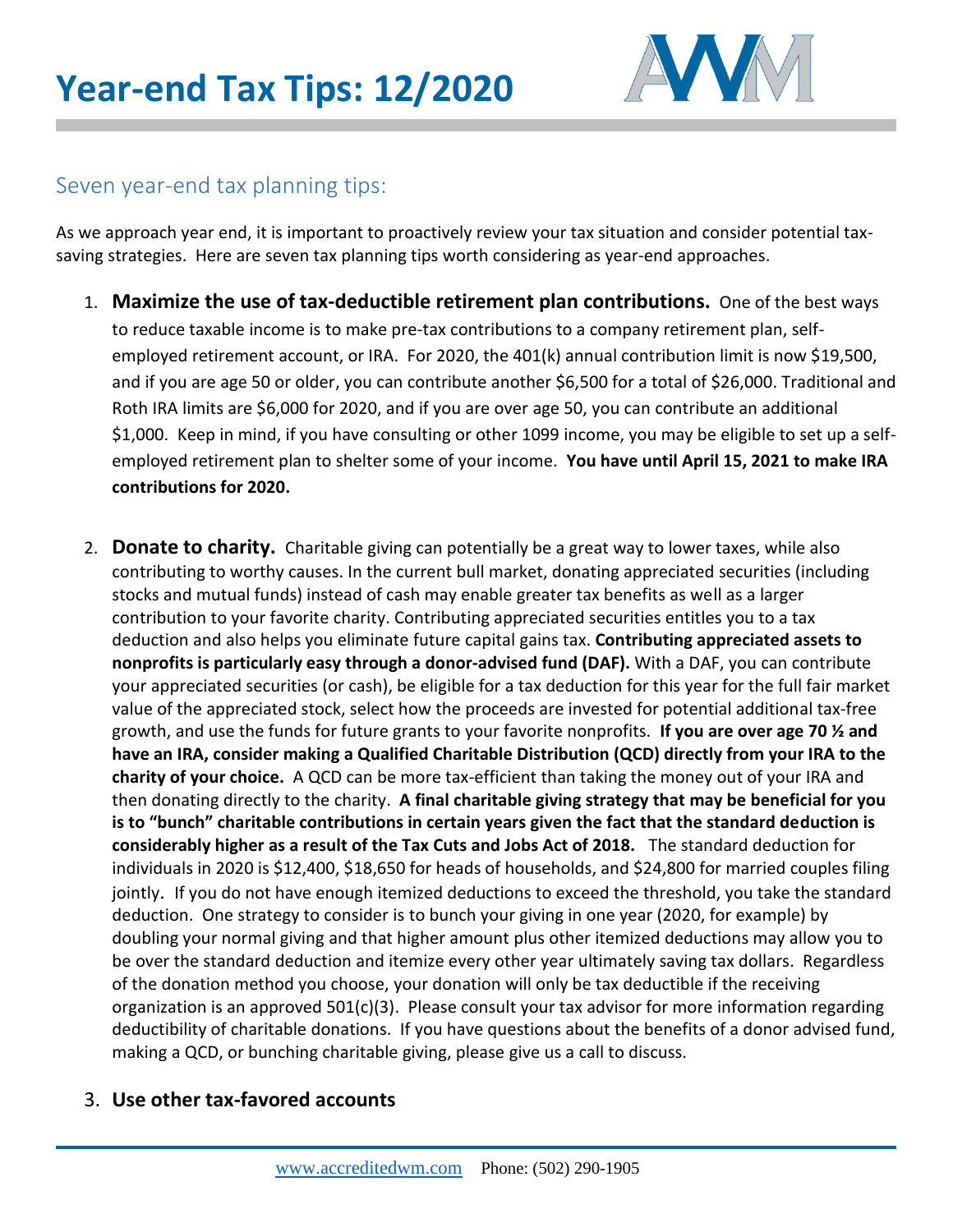

Beyond retirement savings vehicles, there are other tax-favored accounts you can use to save for your financial future, including:

- [529 plans](https://www.fool.com/retirement/2018/12/12/is-it-too-late-to-open-a-529-plan-if-my-kids-are-o.aspx) are tax-advantaged savings accounts designed to encourage saving for future education costs. If you contribute to a 529, future withdrawals (including any earnings) for qualified higher education expenses or tuition for elementary or secondary schools are not subject to federal income tax and, in many cases, state income tax. With generous contribution limits that in most states are well into six figures, these accounts offer a substantial amount of flexibility with no income-based restrictions on their use. **By putting money into a 529 education savings plan account, you can give a tax-free gift to a beneficiary of any age.**  Generally, you can make a gift of up to \$15,000 per beneficiary annually (\$30,000 from a married couple electing to split gifts) without having to fill out the federal gift tax form. You may also be able to contribute up to five years' worth of gifts (\$150,000 from a married couple electing to split gifts) per beneficiary in one year, as long as no other gifts are made over that period. Under the new tax laws, 529s may also be used to pay up to \$10,000 of tuition annually for the beneficiary's enrollment or attendance at a public, private or religious elementary or secondary school, free from federal income taxes. If you need help selecting a 529 plan, we help with that too.
- [Health savings accounts](https://www.fool.com/retirement/2018/11/17/2019-hsa-changes-make-the-most-of-health-savings-a.aspx) (HSAs) are available to those who have high-deductible health insurance coverage and who want to set money aside to cover healthcare costs. Contribution amounts (employee and employer) of up to \$3,550 for those with self-only policies or \$7,100 for family policies apply in 2020. Catch-up contributions of \$1,000 are available if you're 55 or older. **If you have other taxable funds to pay for healthcare costs, investing the HSA monies for long-term growth is a great strategy.**
- **Elexible spending accounts may be available at your company, and these accounts allow** employees the ability to steer part of their pay into a special account which can then be tapped to pay childcare or medical bills. The advantage is that money that goes into the account avoids both income and Social Security taxes. The catch is the notorious "use it or lose it" rule. You have to decide at the beginning of the year how much to contribute to the plan and, if you don't use it all by the end of the year, you forfeit the excess. **With year-end approaching, check to see if your employer has adopted a grace period permitted by the IRS, allowing employees to spend 2020 set-aside money as late as March 15, 2021.** If your company offers this benefit and you have not taken advantage of this account in 2020, you may want to consider it for 2021.
- 4. **Make annual or one-time gifts to family members.** Consider making annual gifts to your children, grandchildren, or other heirs up to the \$15,000 (\$30,000 per couple) annual exclusion amount. If you want to leverage your giving, there are unlimited gift tax exclusions for the payment of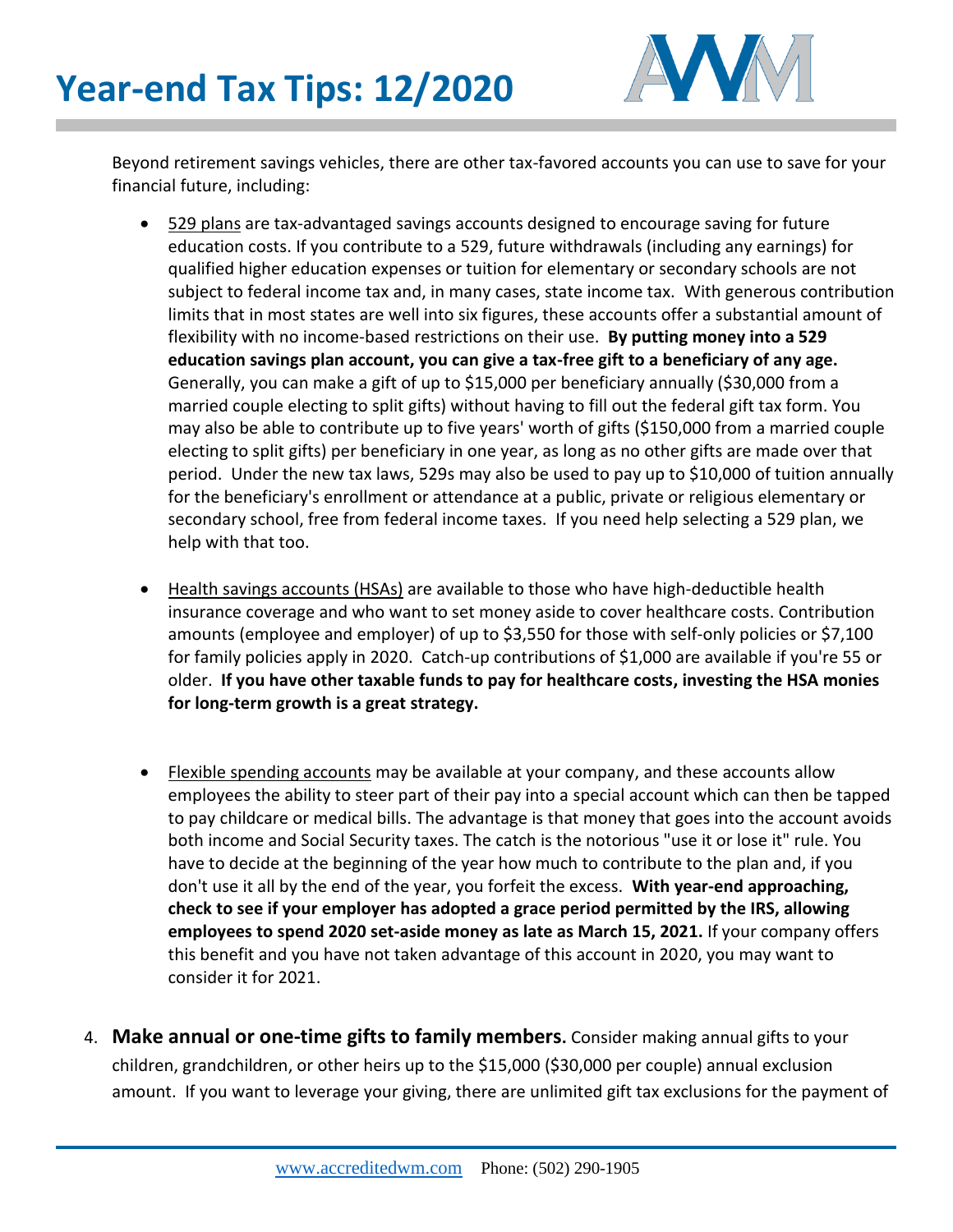## **Year-end Tax Tips: 12/2020**



certain qualified tuition and medical expenses. To qualify for these, you will need to make the payment directly to the education organization or health care provider.

5. **Consider a Roth IRA or Roth-401(k) conversion.** Converting a Traditional IRA to a Roth IRA, or a Traditional 401(k) to a Roth 401(k) can be an effective technique to minimize long-term taxes assessed on investment earnings. Distributions from a Roth IRA or a Roth 401(k) are non-taxable, whereas distributions from a Traditional IRA or 401(k) are taxable as ordinary income.

The best profile for a Roth conversion strategy is when you expect to be in the same or higher tax bracket during your retirement years. Given the current political environment, that is certainly a reasonable expectation for many folks! Additionally, the Tax Cuts and Jobs Act of2018 contains a "sunset," or an expiration date, for many of its provisions. Accordingly, many of the provisions are temporary and are effective through Jan. 1, 2026 unless new legislation is passed to revise or extend these provisions. **This means that in 2026, tax rates will revert back to 2017 levels which are generally higher than today's levels.** So, the current tax hit from a conversion done this year may turn out to be a relatively small price to pay for completely avoiding potentially higher future tax rates on the account's earnings. In effect, a Roth IRA can insure part or all of your retirement savings against future tax rate increases. The converted funds are generally subject to federal income tax in the year that you make the conversion (except to the extent that the funds represent nondeductible after-tax contributions).

A few years ago, the Roth conversion privilege was a restricted deal. It was only available if your modified adjusted gross income was \$100,000 or less. That restriction is gone. Even billionaires can do Roth conversions under the current rules, but no one knows how long the current rules will be allowed to last. It may be a smart idea to do Roth conversions sooner rather than later. This year would qualify as sooner.

#### 6. **Invest tax-efficiently:**

- **Hold investment assets for more than a year before selling them so that the long-term capital gain rate will apply to the transaction.** There is still a large tax benefit for holding assets for longer than a year, as the top long-term capital gain rate is significantly lower than the top short-term capital gain rate. Generally, taxes should not outweigh investment considerations so decisions to extend your holding period should include an assessment of any potential risk or return trade-offs that result.
- **Place the interest-earning portion of your portfolio in your tax-deferred accounts.** With the top marginal tax rate being assessed on interest-bearing assets, the tax law favors holding these assets